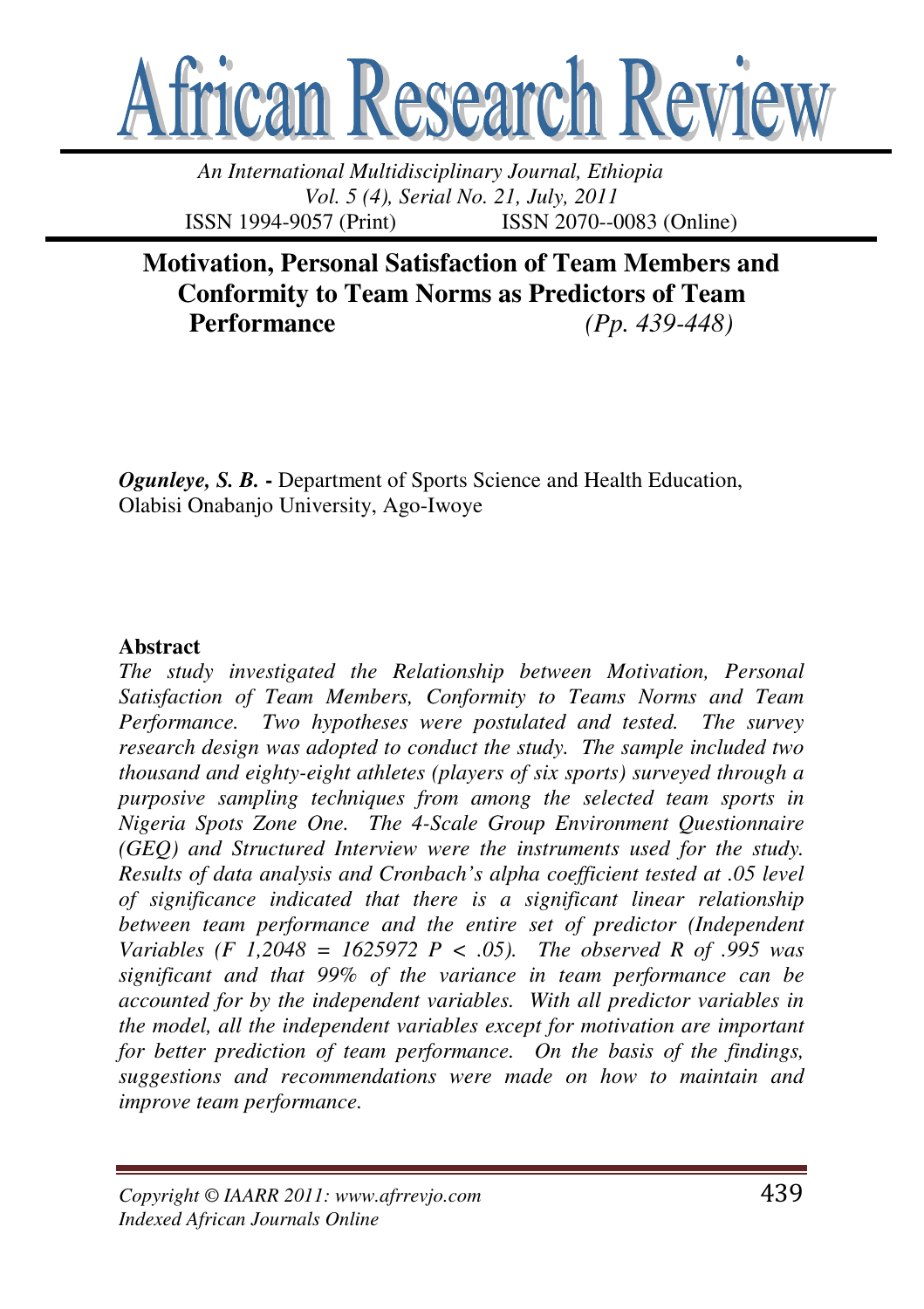# **Introduction**

In evaluating high performance teams, Maxwell, and Zettersten (2001) identified two ways of thinking about effectiveness. First, one can consider those internal factors or conditions within a team that make the team more productive or perform better than another team doing a similar type of task. These include roles of coaches on team and what skills they need to develop to ensure productivity within the team. Second, there are external factors that reside outside of the team which have impact on performance and effectiveness. These are types of infrastructure or communication systems existing, impact of reward system, organizational culture and structures on the team's performance.

Ajayi (2000) identified cohesion properties as personal satisfaction, stability of team members, team success, effective communication, structured team goals, calamity of individual role performance, conformity to team norms and the size of the team. They are considered as the adhesive property of groups and the force that binds group members together.

Ajayi (2002), equally opined that athletic contest in the recent times has taken a dimension o professionalism where expertise is highly needed. Successful sports competition requires more than mere training or camping athletes in pre-season or during season alone. Physical practice is important in improving cohesiveness; however, psychological attributes of peak performance must not be negnected.

Employees could also be effective depending on the package of incentives offered by the organisation in which they work for. This view was supported by Awosika (1986) who observed that everyman has a right to leisure time irrespective of age, nature of work and obligatory engagements. Onifade (1987) opined that recreation is a fundamental and universal need because man has found outlets in it for self-expression, personal development, and self-satisfaction.

This study therefore attempts to investigate the extent to which factors like motivation, personal satisfaction of team members and conformity to team norms will determine team performance. It was hypothesized that (i) there is no significant predictive relationship between motivation, personal satisfaction of team members and conformity to team norms and team performance; and (ii) there is no difference in the contribution of each of the predictor variables and team performance.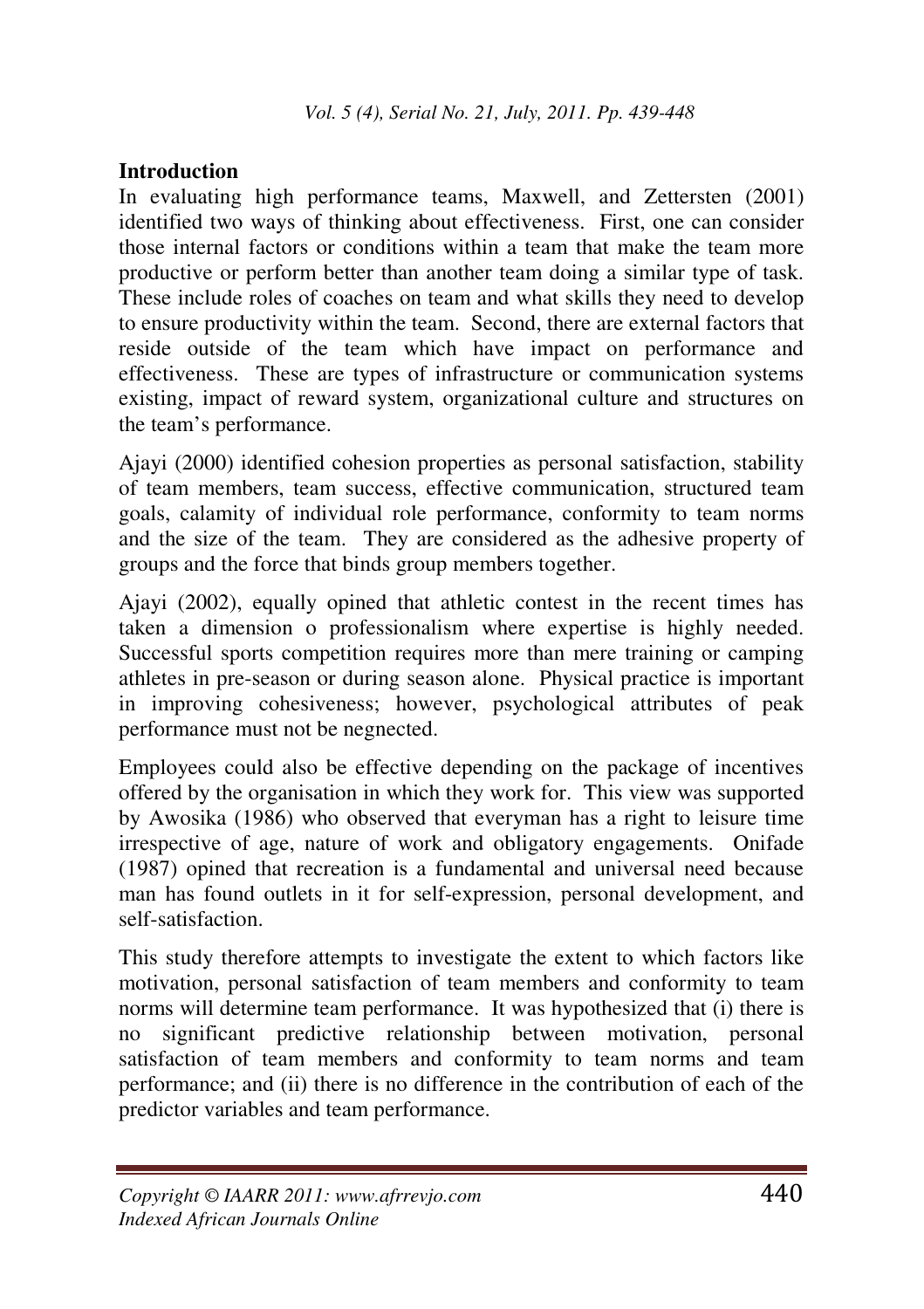*Motivation, Personal Satisfaction of Team Members and Conformity to Team Norms* 

# **Method**

The study employs the use of Ex-post-facto research design. This is so because the independent variables being investigated have already occurred. Thus, no manipulations of any sort of the variables by the researcher as could have been done for experimental studies.

The population consists of all members of team sports  $(U - 17)$ , under 20 and senior categories) and Coaches from selected team sports in Nigeria Sports (Zone one) that is Lagos, Ogun, Osun and Oyo State. The sample of the study comprised of six selected team sports in the research area. This consisted of 1193 males and 857 female Soccer, Cricket (Male only), Volleyball, Basketball, Hockey and Handball fell into the sample of the study and were used for the study.

The instruments used was 4-Scale Group Environmental Questionnaire (GEQ) (Widmeyer, Brawley and Carron, 1992) reviewed by Ezeigwe (1998) which was further adopted and expanded to meet the needs of the variables in the hypotheses of this study. This was divided into two sections to cover the independent variables of motivation, personal satisfaction of team members and conformity to team norms. The scale is a 32 item scale of 4-point Likert Scaling format of Strongly Agree (SA), Agree (A), Disagree (D) and Strongly Disagree (SD). The scale is made up of two sections. Section A contains items to measure the sex, sports, status in the team, length of years in team, marital status, level of participation and medal won. Section B of the instrument contains items to measure motivation. Items like "Athletes in my team have a natural urge after their involvement in competition" and "Sports programmes/training programmes are designed properly so that the player become self-motivated in my team" are contained under this sub-scale. To measure personal satisfaction of team members, items like "I am always satisfied with the degree of motivation given to me by my Coach" and "There is always a feeling of satisfaction for being a member of my team or group" were used. In order to determine conformity to team norms, items like "Adherence to the rules and regulations of the team helps us to stay together" and "Understanding and respect for the beliefs, culture and sport rules associated with the group encourages cooperation among our members" were included.

The reliability of the instrument was established by administering the instruments on a sample of 50 respondents from Ondo State Sports Council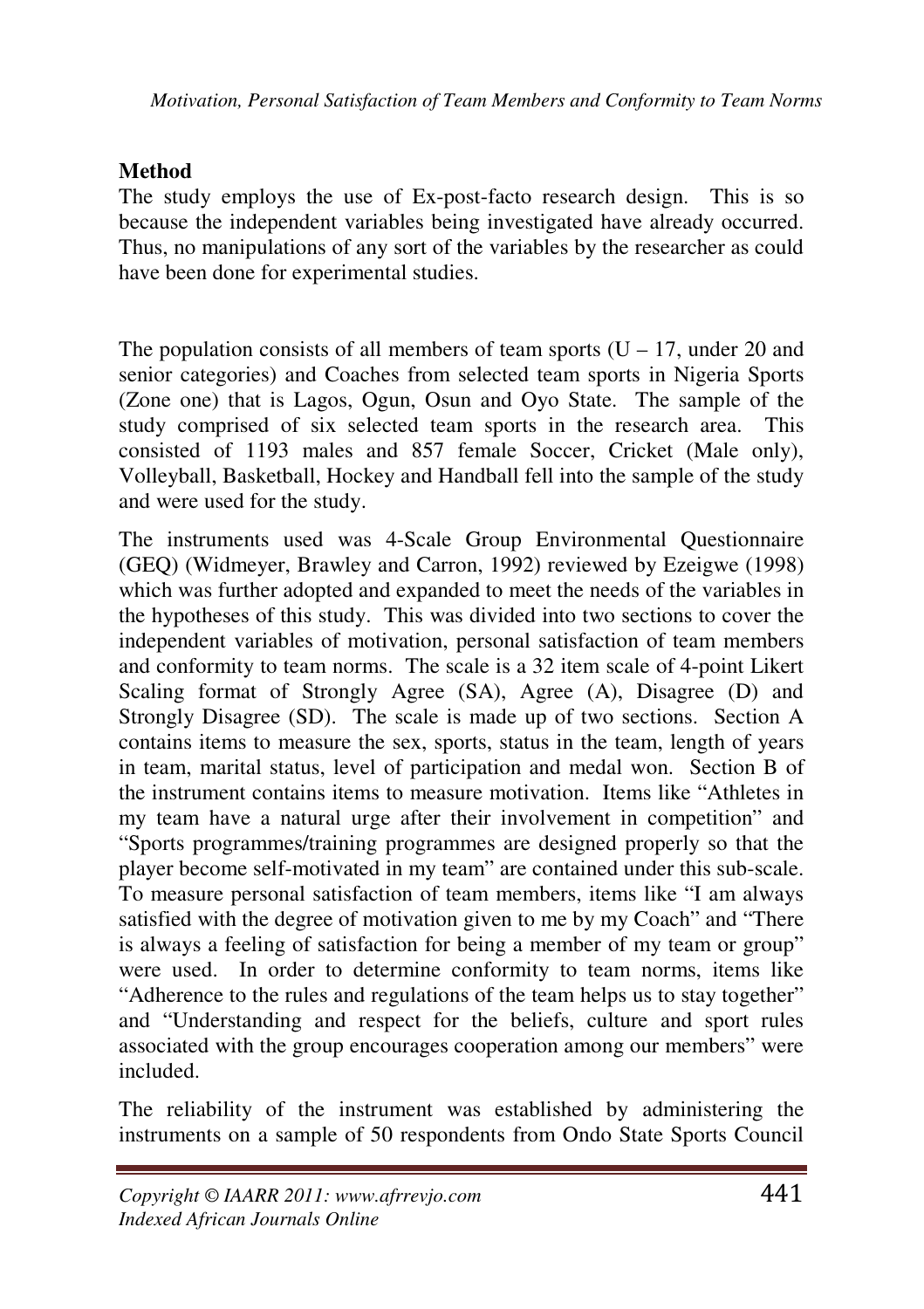in another National Sports Zone. After two weeks, a test-re-test of the instrument was conducted using the same respondents for the purpose of correlational computation. The reliability was established by correlating the first and second responses and this was found to be more than 0.68 showing that the instrument was reliable.

The researcher administered the instruments with the assistance of a proctor in each of the Zonal Sports Offices. The instrument was administered on the respondents (team members, all categories) from the four National Sports Zones after due permissions from their Team Manages and Coaches.

The multiple regression method of data analysis and Cronbach's alpha coefficient were used to analyze the data for this study. The results of data analysis are presented in order of hypothesis.

#### **Results**

Hypothesis by hypothesis presentation and interpretation of results are presented below.

**Hypothesis One:** There is no significant predictive relationship between motivation, personal satisfaction of team members, conformity to team norms and team performance.

Data were subjected to multiple regression analysis with all predictor variables entered into the model. Results which were tested for significance at the 0.05 level are presented in Table 1.

- (a) Predictors (constant) motivation, personal satisfaction of team members, conformity to team norms.
- (b) Dependent Variable: Team Performance

There is a significant predictive relationship between team performance and the entire set of predictor variables – motivation, personal satisfaction of team members and conformity to team norms.  $(F1,2048 = 16259.72; P <$ .001). The null hypothesis that there is no significant predictive relationship between motivation, personal satisfaction of team members, conformity to team norms and team performance cannot be sustained by the findings of this study and was therefore rejected.

The model summary of the analysis is presented in Table 2.

 (a) Predictors (constant), motivation, personal satisfaction of team members, conformity to team norms.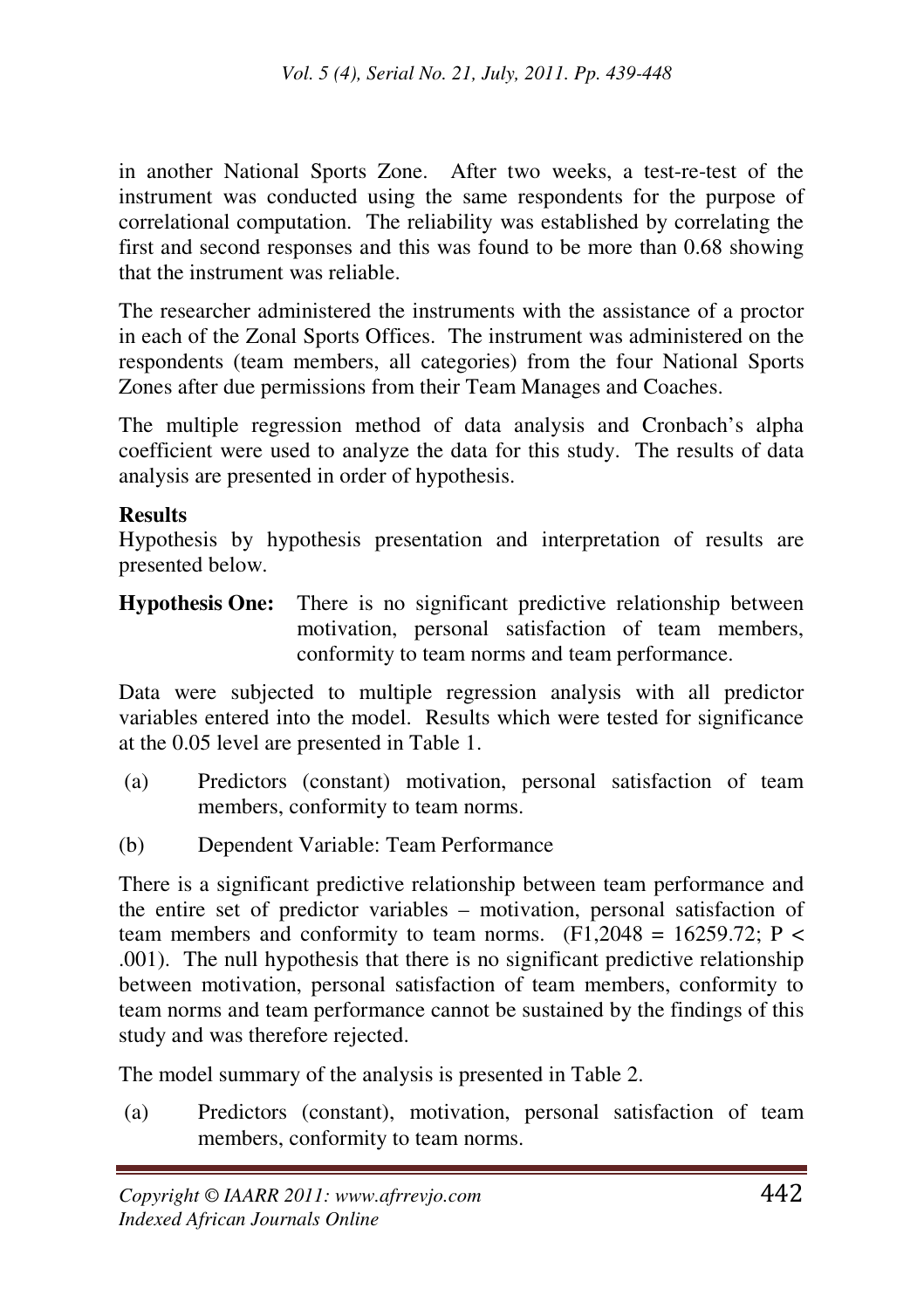Results indicated that the predictor (Independent) variables (motivation, personal satisfaction of team members and conformity to team norms are related to the criterion (dependent) variable (team performance).

The observed R of .996 was found to be significant at the .05 level of significance (Table 1); and about 99.2% of the variance in team performance can be accounted for by motivation, personal satisfaction of team members and conformity to team norms.

The second hypothesis, which stated that there is no difference in the contribution of each of the predictor variables of motivation, personal satisfaction of team members, conformity to team norms and the criterion variable of team performance was equally rejected. With all the predictor variables in the model, the importance of each of the independent variables in the prediction of team performance was sought. The results of the analysis are provided in Table 3.

(a) Dependent Variable: Effectiveness

The result indicated that the conformity to team norms is the best predictor of team performance among selected team sports. This is followed by personal satisfaction of team members. Motivation is not a good predictor of team performance among selected steam sports when some other predictor variables in the model are considered. However, each independent variable is positively related to team performance among selected team sports.

Results indicated that motivation and team performance among selected team sports are related positively. The observed R of .142 was found to be significant at the .05 level. However, only about 2% of the variance in the effectiveness of team sports could be accounted for by motivation. This indicated a weak tendency of the variables to predict the criterion variable.

# **Discussion**

The hypothesis which stated that there is no significant predictive relationship between motivation, personal satisfaction of team members, conformity to team norms and team performance among selected team/sports was rejected. This means that there is a significant predictive relationship between motivation, personal satisfaction of team members, conformity to team norms and team players generally rendered their services in order to meet certain needs as highlighted in Maslow's hierarchy of needs. Locke and Latham (1998) also argued that an individual motivation is enhanced when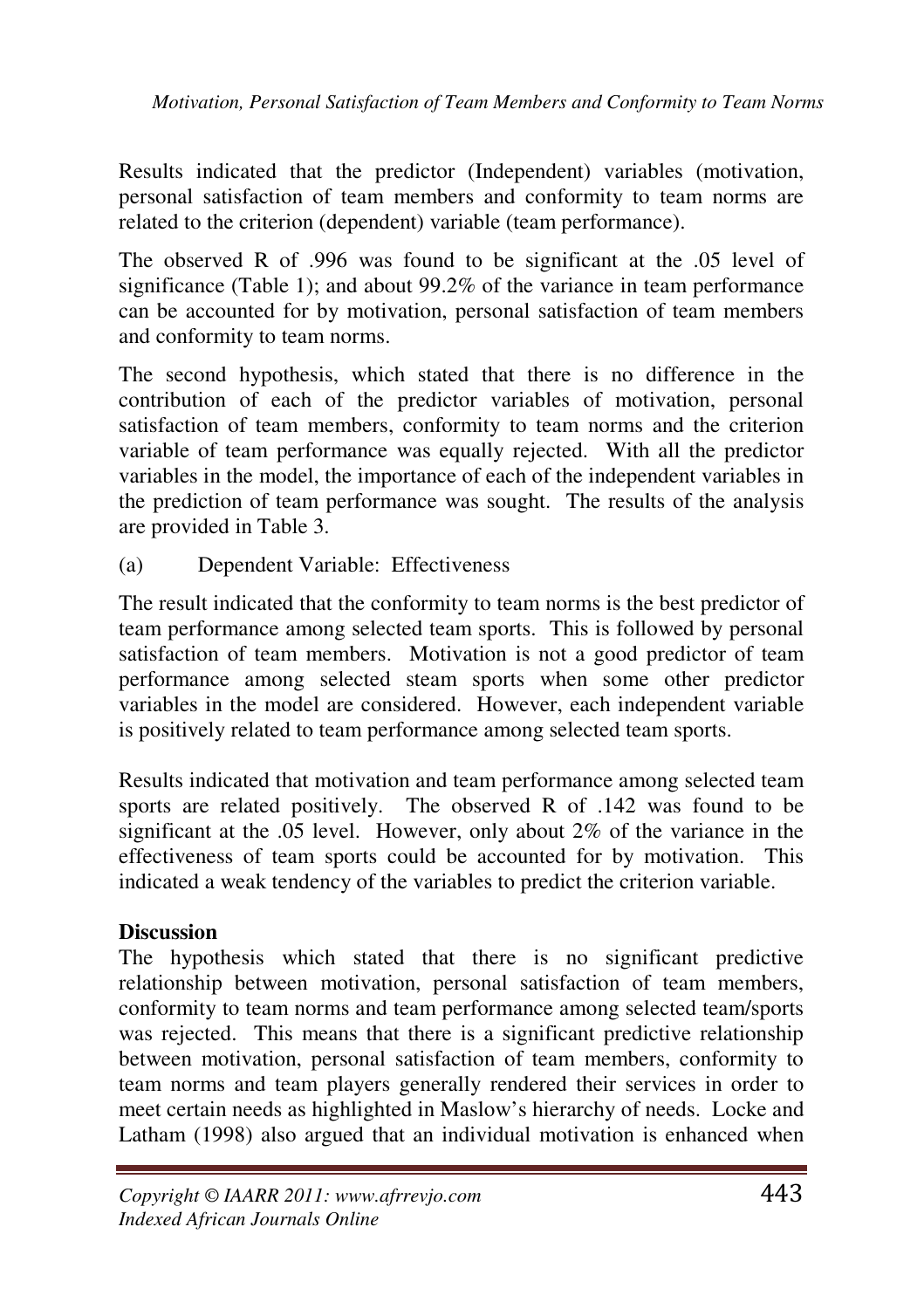feedback is provided on performance. Graham (1996) also supported these findings when he said the most important factor is individual – recognition more important than salaries, bonuses or promotions.

Prapavessis and Carron (1997) found that group cohesion was related to greater sacrifice for the group and conformity to group norms, while Ajayi (1999) conformed that when there is conformity, group role performance become more clear, more accepted and members will be ready to perform their roles. Ogunleye (2003) indicated that conformity to team norms has strong correlation with team performance.

Lane and Chappel (2001) supported the notion of the findings of Ogunleye (2003) that personal satisfactions of team members are team success scan predict performance in basketball. Given that team Cohesion showed some utility for predicting personal satisfaction with performance, identifying factors associated with cohesion has some relevance.

The second hypothesis which stated that there is no significant difference in the contribution of each of the predictor variables and team performance among selected team sports was rejected. For instance, conformity to team norms singly predicted effective team performance. The finding implies that the higher the conformity to team norms by players, the higher their effectiveness in the team would be and better performance results. This is a very important result in that conformity is not simply loyalty or compliance, but rather, a whole-hearted support of the organizational ventures, goals and values. Martin and Nicholls (1987) also viewed commitment (conformity) as encapsulating given all of yourself while at that extra effort, accepting change, cooperation with others, self- development, respecting trust, pride in abilities, seeking improvements and giving support. Commitment (Conformity) would be expected to enhance performance.

There is significant predictive relationship between personal satisfaction of team members and team performance among selected team sports. The findings that corroborated earlier finding reported by Patrick, Eisenberge and Armeli (1998) who indicated that sufficiency of pay, benefits and rewards, family oriented policies and actions; quality of the supervisory relationship; promotions etc can influence an employee's positive feelings about their employer. In the case under study, medical facilities are available to players of the team sports. This is in addition to the prompt payment of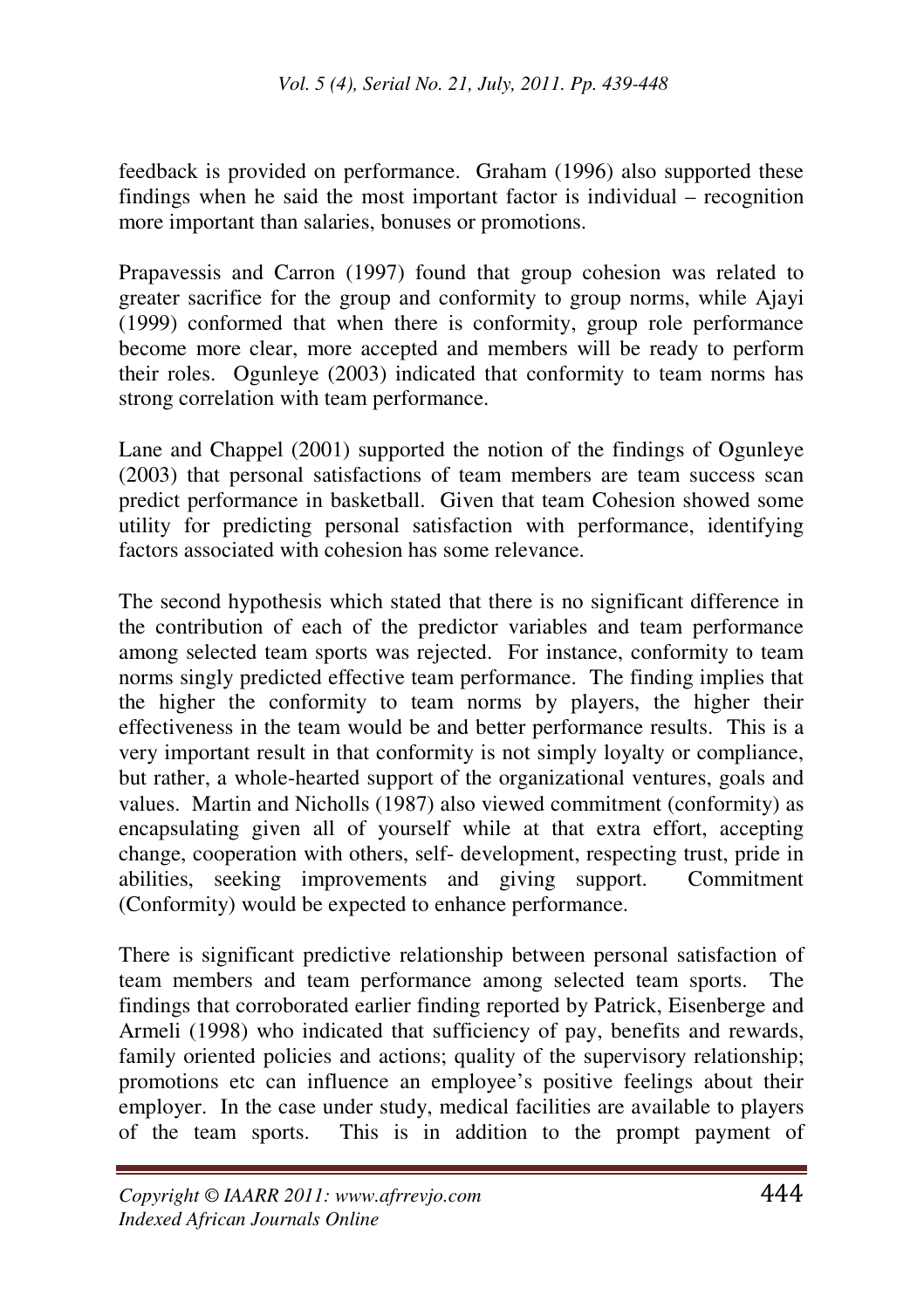*Motivation, Personal Satisfaction of Team Members and Conformity to Team Norms* 

allowance/bonuses, good transportation to and from training/competition venues etc. These represent concrete or tangible incentives that give these players satisfaction with themselves.

The finding s\that motivation was not significant in predicting employee effectiveness in highly revealing. While motivation is slightly positively related to team performance among selected team sports, it only predicted about one percent of the total variance of team performance among selected team sports. The implication is that while motivations a desirable attribute of any player, it is not strong enough to stimulate effective performance in teams. Hence, team handlers who desire better out put should rely less on mere appeal to sentiment.

# **Conclusion and Recommendations**

This study has helped to determine the predictive relationship between motivation, personal satisfaction of team members, conformity to team norms and team performance among selected team sports. Conformity to team norms were found to exert more influence on team performance among selected team sports followed by personal satisfaction of team members and little effect of motivation. Based on this premise, the following recommendations were made.

Team handlers (Coaches Managers, etc.) should do everything possible to create a work environment (during trainings, at competition and after competitions) that indicates that the team players are valued. They must address fairness, quality of supervision during and after training and competitions and support for team players' life style such as time off to deal with hobbies, recreation, polities or other interests.

The team players should be ready to be more effective on their job (trainings and competitions), they should also reflect a sense of excitement about their work, profession, which results in the motivation to perform well.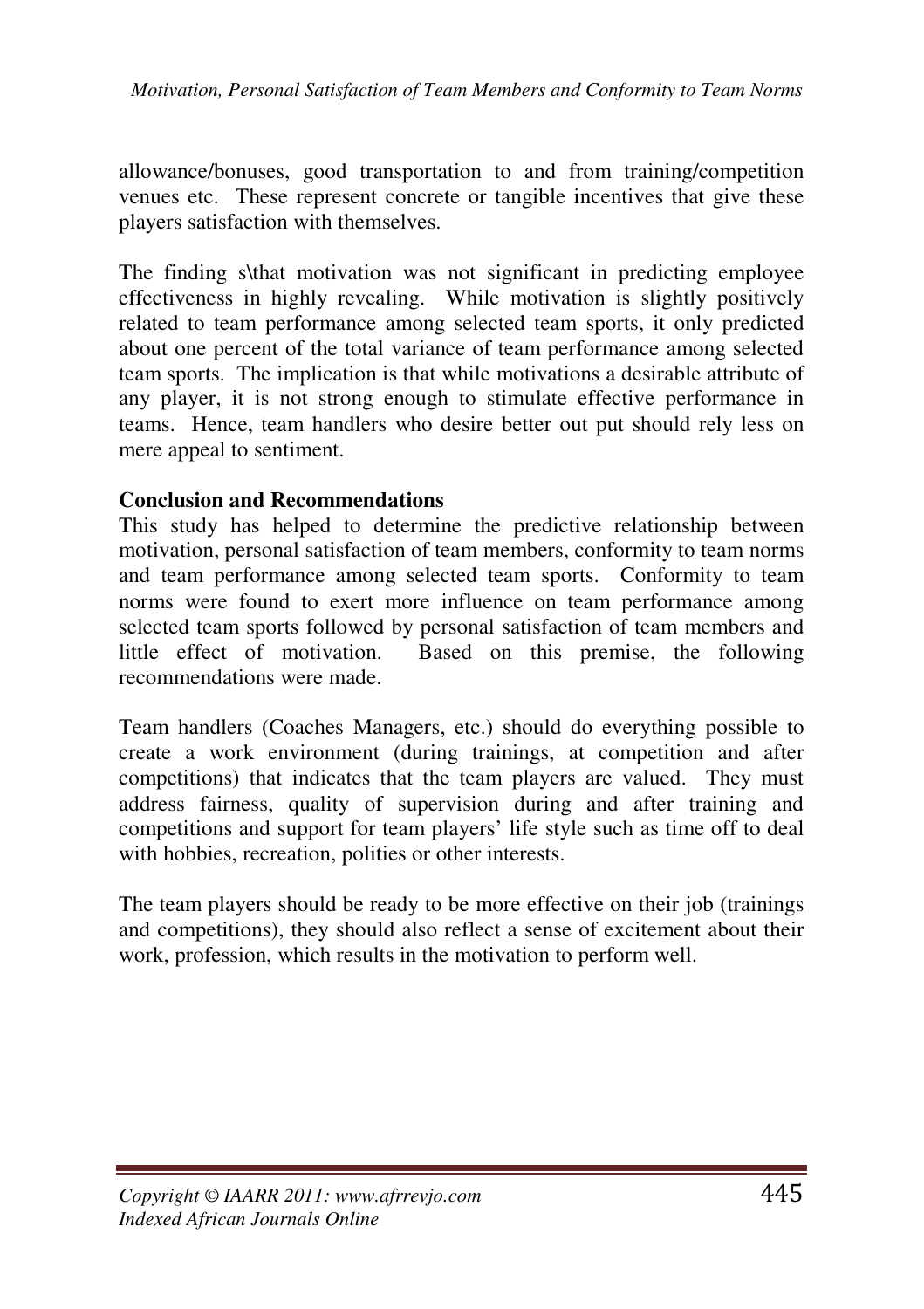#### **References**

- Ajayi, M. A. (1999). Psychology of Coaching in O. A. Moronkola (Eds) *Essentials of Human Kinetics and Health Education*. Ibadan, Codat Publishers.
- Ajayi, M. A. (2000). Social Institution and Sports. Centre for External Studies, University of Ibadan.
- Ajayi, M. A. (2002). The Problem Athlete (A Psychological Approach). Ibadan, GAB Printers.
- Awosika, B. Y. (1986). Intramural Programming in Some Selected Nigeria Universities. Unpublished Doctoral Dissertation, University of Ibadan.
- Ezeigwe, N. (1998). Determinants of Group Cohesion among Selected Team Sports in Oyo State Sports Council. An M.Ed. Dissertation. University of Ibadan.
- Graham, R. J. (1996). Self-Efficacy Belief and Sales Performance. *Journal of Organizational Behaviour Management,* 5(2), 41-44.
- Lane, A. M. and Chappel, R. H. (2001). Mood and Performance Relationship at the World Student Games Basketball Competition. *Journal of Sport Behaviour,* 24.
- Locke and Latham (1998). A Theory of Goal Setting and Task Performance. Prentice Hall.
- Martin, P. and Nicholls, J. (1987). Creating a Committed Workforce. Institute of Personnel Management.
- Maxwell, J. C. and Zettersten, R. (2001). The 17 Indisputable Laws of Teamwork. Embrace Them and Empower Your Team. New York: Thomas Nelson Press.
- Ogunleye, S. B. (2003). Cohesion Factors as Correlates of Team Performance among Selected Team Sports in Nigeria National Sports (Zone One). Unpublished Ph.D Thesis, University of Ibadan, Ibadan.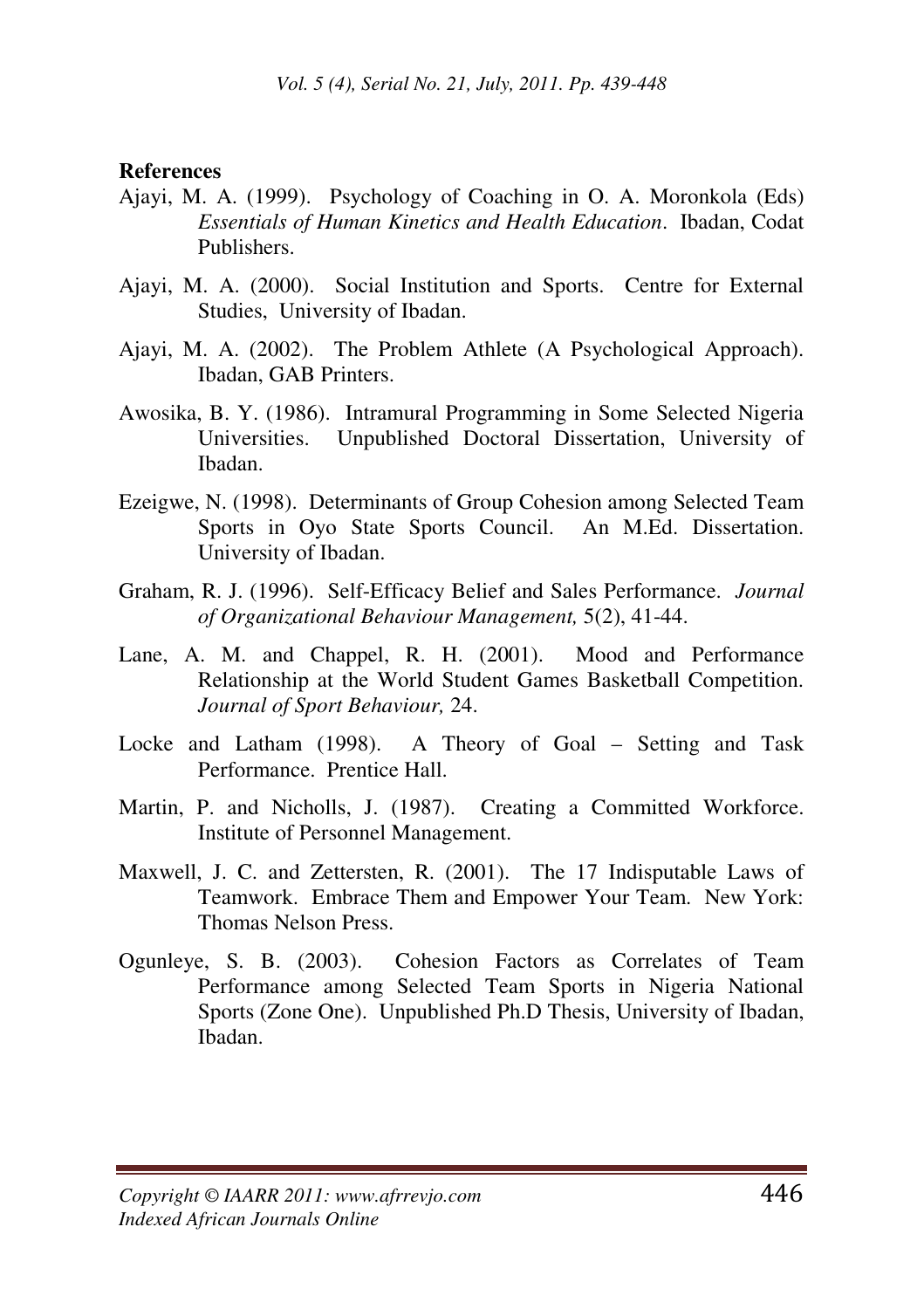*Motivation, Personal Satisfaction of Team Members and Conformity to Team Norms* 

- Onifade, A. (1987). Physical Recreation and Character Development for Nigerian Youths. *JOBAPHER, 36.*
- Patrick, D. I.; Eisenberge, R. and Armeli, S. (1999). Perceived Organizational Support: Inferior versus Superior Performance by Wary Employees. *Journal of Applied Psychology, 54 (4).*
- Prapavessis, H. and Carron, A. V. (1997). Sacrifice, Cohesion and Conformity to Norms in Sport Teams. *Group Dynamics Theory, Research and Practice*, 1 (3), 231-240.
- Widmeyer, M. N.; Brawley, L. R. and Canon, A. V. (1992). Group Dynamics in Sports. In Horn, T. S. (Ed.) Advances in Sport Psychology. Champaign, Human Kinetics Publishers, 163-178.

### Table 1: **Analysis of Overall Relationship between Team Performance and the Predictor Variables**

| Source     | Sum of<br><b>Squares</b> | Df   | Mean<br><b>Squares</b> |          | Sig.  |
|------------|--------------------------|------|------------------------|----------|-------|
| Regression | 123449.175               | 15   | 8229.945               |          |       |
| Residual   | 1029.519                 | 2035 | 50.616                 | 16259.72 | .0000 |
| Total      | 124478.694               | 2050 | 58845.945              |          |       |

**Table 2: Model Summary of the Multiple Regression Analysis** 

|     | R | <b>R</b> Square | <b>Adjusted R</b><br><b>Square</b> | <b>Std. Error of the</b><br><b>Estimated</b> |
|-----|---|-----------------|------------------------------------|----------------------------------------------|
| 996 |   | .992            | .992                               | 0.71145                                      |